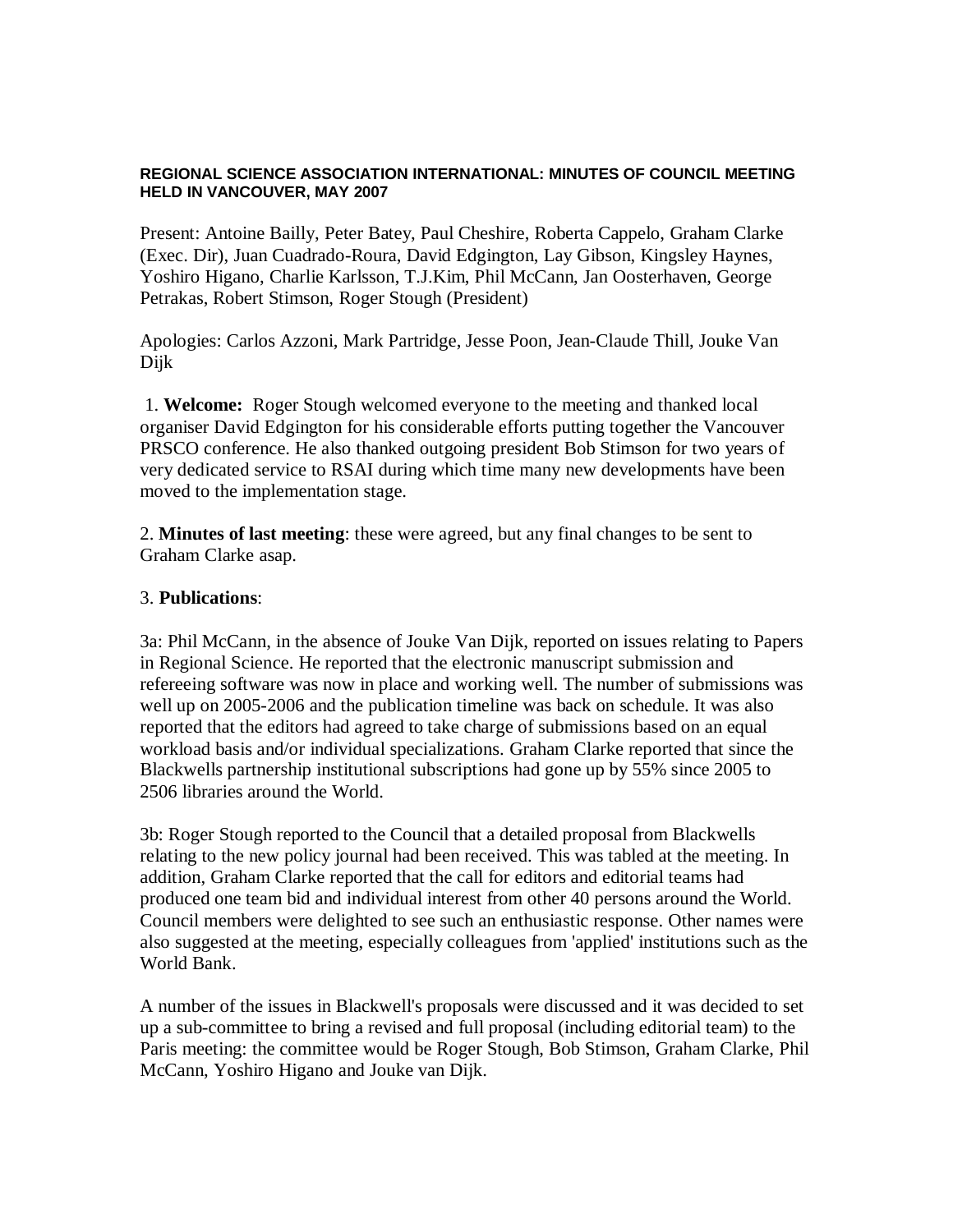It was also agreed that RSAI should use its resources to subsidise production and distribution to its members and that there would be no increase in the 10 EURO subscription rate for the foreseeable future.

# 4. **Report of the Long Range Planning Committee (LRPC)**

Bob Stimson prefaced his remarks by reminding Council that the LRPC is purely advisory and it is the RSAI Council that ultimately decides on all matters raised. He noted how useful the advice of past presidents had been during his tenure.

4a: The first item discussed at the LRPC had been the issue of branding. It was good to see joint branding at PRSCO in Vancouver and this should be the same at ERSA in Paris. The three Supra-regions were also urged to make sure any joint awards were clearly branded as such at future award presentations. Roger Stough agreed to develop a proposal for branding guidelines for all RSAI super-regional members web sites and events that would be presented at the ERSA meetings in Paris, 2007.

4b: The nomination process for Fellows had gone very well this year and thanks were offered to Luc Anselin as the Chair of that Committee. Roger Stough informed Council that the new Fellows this year were Professors:

- Kanemoto:
- Kelejian:
- Nagurney:
- Papageorgiou:
- Wilson

Council offered their congratulations. Calls for Nominations for 2008 will go out later this year. Bob Stimson also reminded Council that we need one new At-Large member for 2008. Graham Clarke will ask for nominations from the membership in time for the Paris meeting.

4c: LRPC had discussed the Blackwells proposal for the new journal in some detail but this item had been discussed already (see item 3b)

4d: LRPC also discussed the potential candidates for the next RSAI President to replace Roger Stough in 2009. This item was discussed under item 5 below.

5. **Election of next president of RSAI:** Roger Stough reported that the LRPC had proposed one candidate for President - Roberta Capello from Italy. Members of the Council also proposed a second candidate in Roger Vickerman from the UK. The strengths of each candidate were discussed at length and a vote was called in a secret ballot. The winner was Roberta Capello and she was duly elected President-elect. Council congratulates Roberta on her appointment and looks forward to working with her.